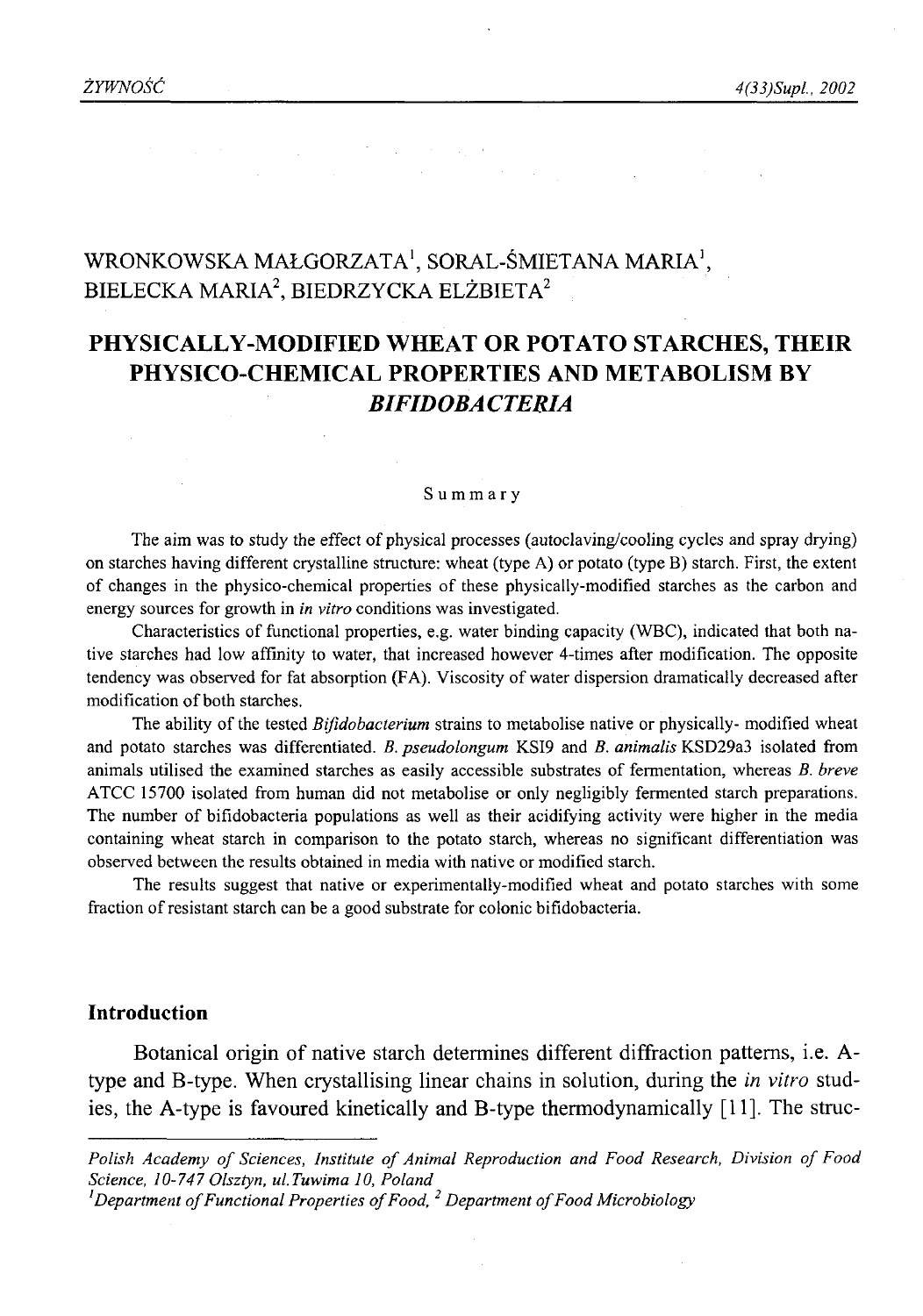ture of the A-type is obtained preferentially under conditions of high crystalisation temperature, high polymer concentration, and short chain length [12]. For native starches, amylopectin molecules from A-type starches have shorter constitutive chains and higher numbers of short-chain fractions than those from B-type starches [15]. It seems that mechanism of the retrogradation process is analogous to that found for many other helix-forming polysaccharides. This stems from the central role of double helix formation in either amylose or amylopectin retrogradation behaviour. For long amylose chains, gelation and related network properties are a direct result of multiple helix formation creating a meshwork of cross-links between chains in an exactly analogous mechanism to e.g. gelatin or agar [13]. For amylopectin, the analogies are fewer due to the unusual clustering of relatively short branches. Complexity increases when mixtures of amylose and amylopectin are being retrograded. As a result of physical modification, the following changes can be observed in the granules of native starches: swelling, gelatinisation, solubilisation, retrogradation. This distributional heterogenity has an impact on functional properties.

The large bowel harbours nutritionally and physiologically diverse range of bacteria, promoting normal intestinal function, and offering the host protection against infections [18]. Bifidobacteria are generally considered beneficial for human health and together with lactobacilli are widely used in probiotic preparations and foods. Several positive effects have been related to bifidobacteria. These include synthesis of vitamins, supplementation in digestion and absorption, inhibition of growth of exogenous organisms, and stimulation of the immune system. Bifidobacterial numbers in the human gut tend to decrease with age [16]. To maintain a high level of bifidobacteria in the gut a two-fold strategy can be applied. Numbers of bifidobacteria can be increased either by continuous ingestion of bifidobacteria-containing preparations or foods, or food can be supplemented with substrates (bifidogenic factors or prebiotics) that specifically promote the growth of endogenous bifidobacteria in the gut [14],

Amylose-resistant starch is considered a very good substrate easily fermented by microflora of the large bowel. This fermentation is of significant importance when it comes to environment and functioning of this part of the alimentary tract. Apart from gas products (hydrogen and methane), short-chain fatty acids (acetic, propionic, and butyric) are produced [7]. Proportion between short chain fatty acids, e.g. acetic, propionic and butyric, produced during 24-hour fermentation *in vitro* has been indicated to depend on the origin of resistant starch [21]. As a substrate for rats intestine microflora, resistant starch from wheat and potato can affect the pH lowering of fermented medium and that of potato origin can be a source of valeric acid during fermentation over 12 hours. It was stated that during fermentation of amylose-resistant starch relatively higher amount of short-chain fatty acids is formed, compared to fermentation of dietary fibre fractions  $[6, 9, 22]$ . It has been also suggested that at simul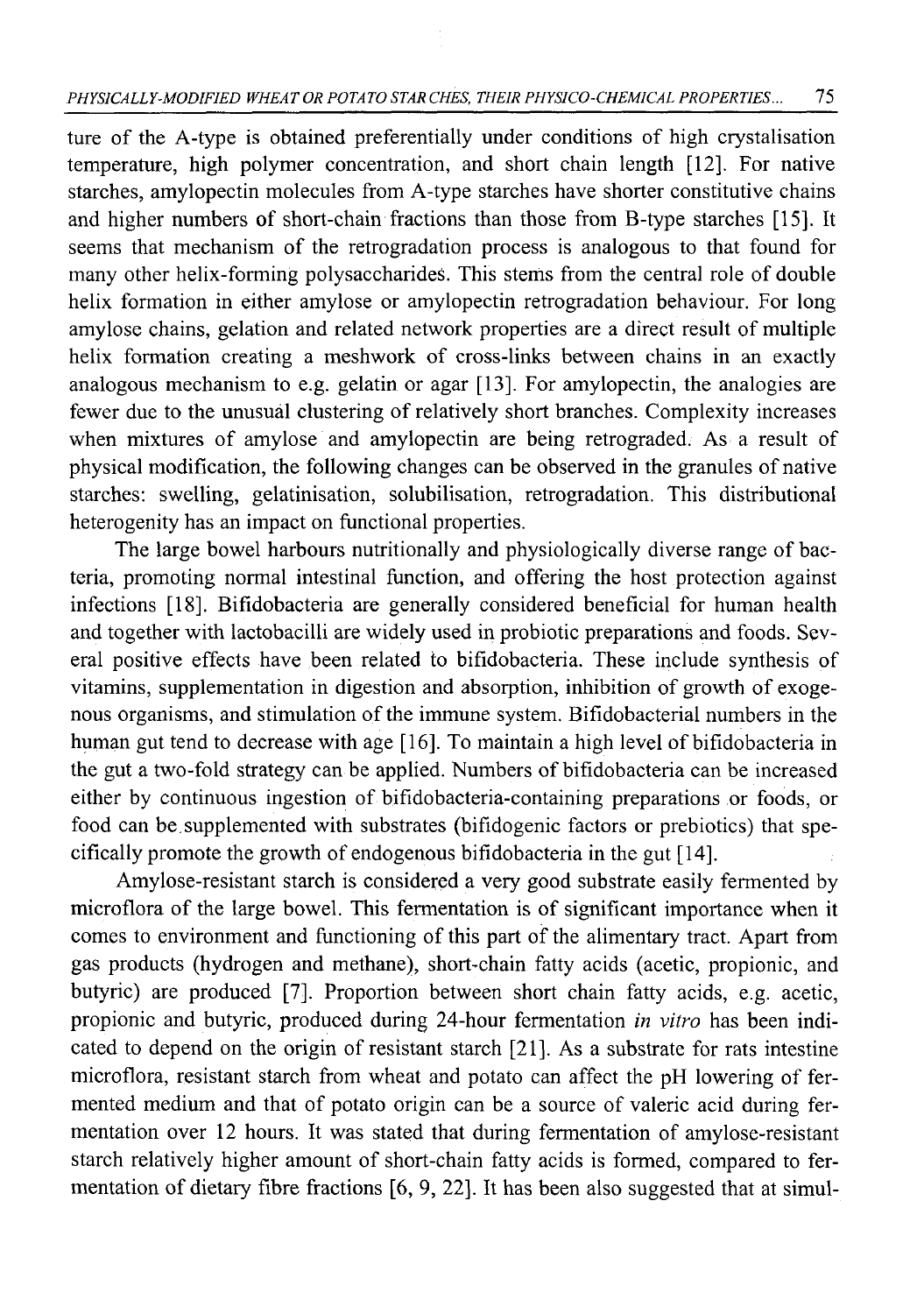taneous fermentation of resistant starch and dietary fibre, the starch undergoes fermentation first [8].

The aims of the study were to determine how the gelatinisation, retrogradation and dehydration in stream of hot air affect the properties of wheat or potato starches, and whether native or modified starches can be a substrate for the growth of certain *Bifidobacterium* strains that inhabit the human or animal intestine.

## **Material and methods**

#### *Material* **y**

Commercial wheat and potato starches were investigated. The modification was made in a laboratory scale using such physical processes as autoclaving/cooling cycles and spray-drying for dehydration, according to technological procedure described earlier [24].

### *Methods*

Chenjical components of native and modified starches were determined as follows: nitrogen by the Kjeldahl method and ash after mineralisation in muflon oven at  $700^{\circ}$ C according to the AOAC standard chemical methods [1]. The content of elements was analysed according to AAS method, after wet mineralisation by the mixture of nitric and perchloric acids.

The amylose content was determined according to Morrison et al. [17]. The resistant starch analysis was carried out using the Champ method [4]. Functional properties as water binding capacity (WBC) and fat absorption (FA) were also analysed [19]. The course of gelatinisation was followed with Brabender viscograph procedure under the following conditions: 8% water dispersion was measured in cartridge 700 cmg; heating/cooling (25-95°C) with the rate of 1.5°C/min; thermostating for 30 min.

The following strains of *Bifidobacterium* were tested: reference strain *B. breve* ATCC 15700, and *B. pseudolongum* KSI9 as well as *B. animalis* KS29a3 all isolated in the Department of Food Microbiology. They were selected in the preliminary studies on the basis of the ability to utilise starch using standard API 50CH test (BioMerieux) and commercial potato starch. Starch utilisation was evaluated by the following criteria: growth and acidifying activity of bifidobacteria for the examined substrates, compared with glucose. The ability of *Bifidobacterium* strains to metabolise native or modified, wheat or potato starches was studied in liquid minimal media, which contained meat peptone 1% (w/v), L-cysteine hydrochloride 0.04% (w/v), buffering salts and essential ions, final pH 6.4 [2]. After dispersing 1% (w/v) of glucose or the examined starch preparations in the medium, they were immediately heat-treated (95°C/10 min). The media were inoculated with active bifidobacteria cultures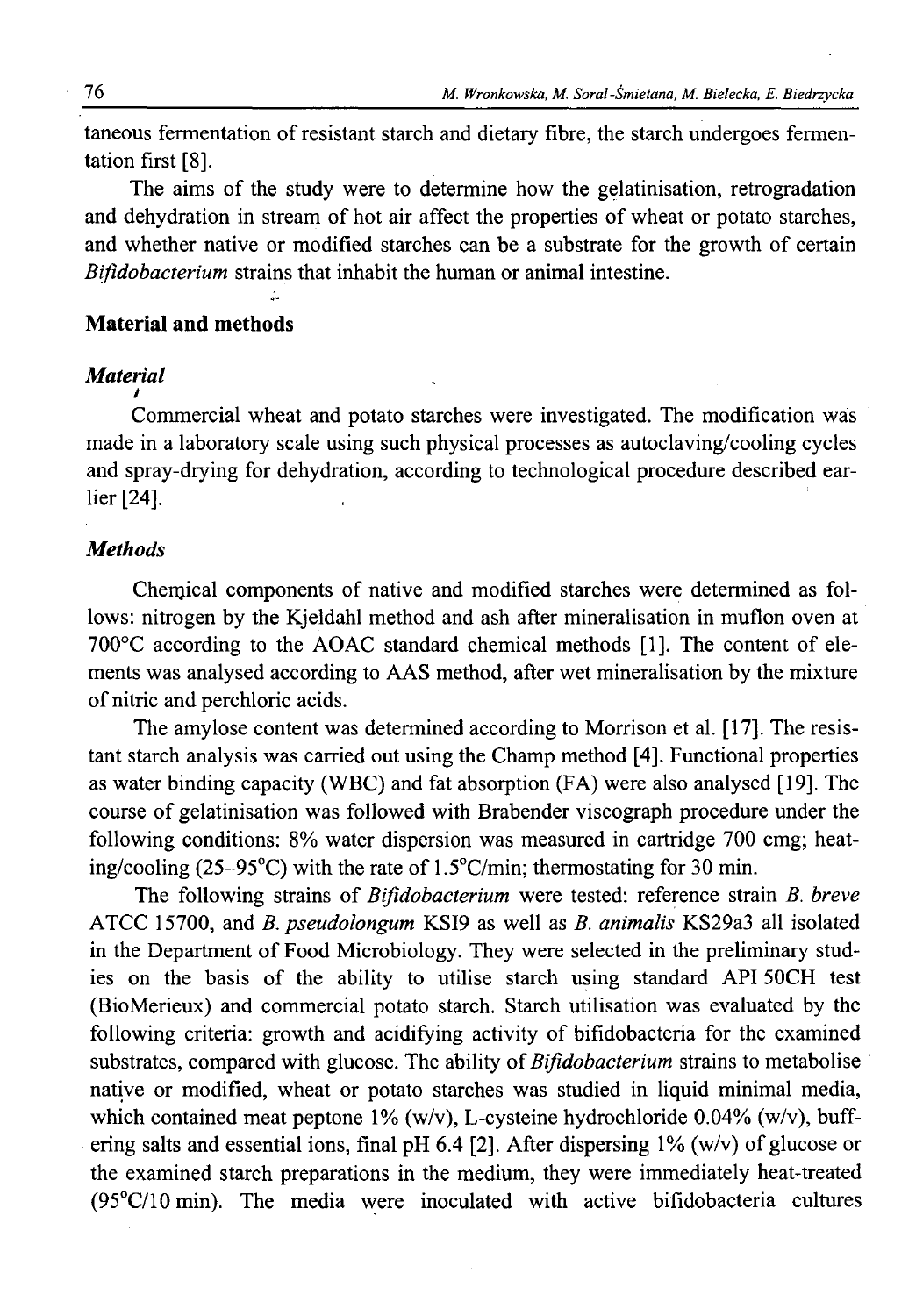$(-1.10^7 \text{ cftu/mL})$  and incubated at 7°C for 24 h in anaerobic conditions (pyrogallol stoppers). After incubation, the number of bifidobacteria was determined in modified Garche's medium [2] using the plate technique. The plates were incubated at 37°C for 48 h in anaerobic jars – Oxoid Anaerobic System with Gas Pak  $H_2+C_2$ . Acidifying activity, as pH of fermentation medium, was determined for each strain.

## **Results and discussion**

Analysis of the chemical composition of the investigated material indicated that, as a result of the modification process used, only negligible part of amylose fraction was released (tab. 1). However, the content of resistant starch decreased, compared to natural starches prior to modification. As a result of gelatinisation and retrogradation, the IIItype resistant starch was obtained, while in native starch  $-$  type II RS is present [20].

Table 1

| Sample                               | Amylose<br>[% d.m.] | Nitrogen<br>[% d.m.] | Ash<br>$[\%$ d.m.] | Resistant starch<br>$[\%$ d.m.] |
|--------------------------------------|---------------------|----------------------|--------------------|---------------------------------|
| Wheat starch:<br>native<br>modified  | 21,34<br>19,08      | 0,04<br>0.12         | 0,25<br>0,26       | 22,22<br>7.76                   |
| Potato starch:<br>native<br>modified | 28,75<br>26,72      | 0,03<br>0,15         | 0.45<br>0,41       | 61,60<br>8,58                   |

Chemical composition of native and modified starches.

Table 2

Content of microelements in native and modified starches.

| Sample                               | Content of elements $[\mu g/g d.w.]$ |                |                  |                  |                  |              |              |               |               |
|--------------------------------------|--------------------------------------|----------------|------------------|------------------|------------------|--------------|--------------|---------------|---------------|
|                                      | Ca                                   | Mg             | Na               | K                | P                | Cu           | Mn           | Fe            | Zn            |
| Wheat starch:<br>native<br>modified  | 83.45<br>267.13                      | 17.30<br>42.05 | 220.40<br>271.31 | 103.37<br>130.04 | 473.51<br>513.93 | 0.10<br>4.83 | 0.29<br>0.49 | 0.90<br>11.03 | 0.99<br>5.23  |
| Potato starch:<br>native<br>modified | 416.02<br>678.59                     | 63.61<br>98.56 | 17.21<br>51.99   | 54.91<br>90.17   | 581.68<br>663.78 | 0.15<br>1.16 | 0.53<br>0.89 | 1.55<br>8.31  | 0.42<br>12.13 |

Therefore, physiological process is connected with a different substrate what is clearly classified from the nutritional point of view [10]. Physically-modified starches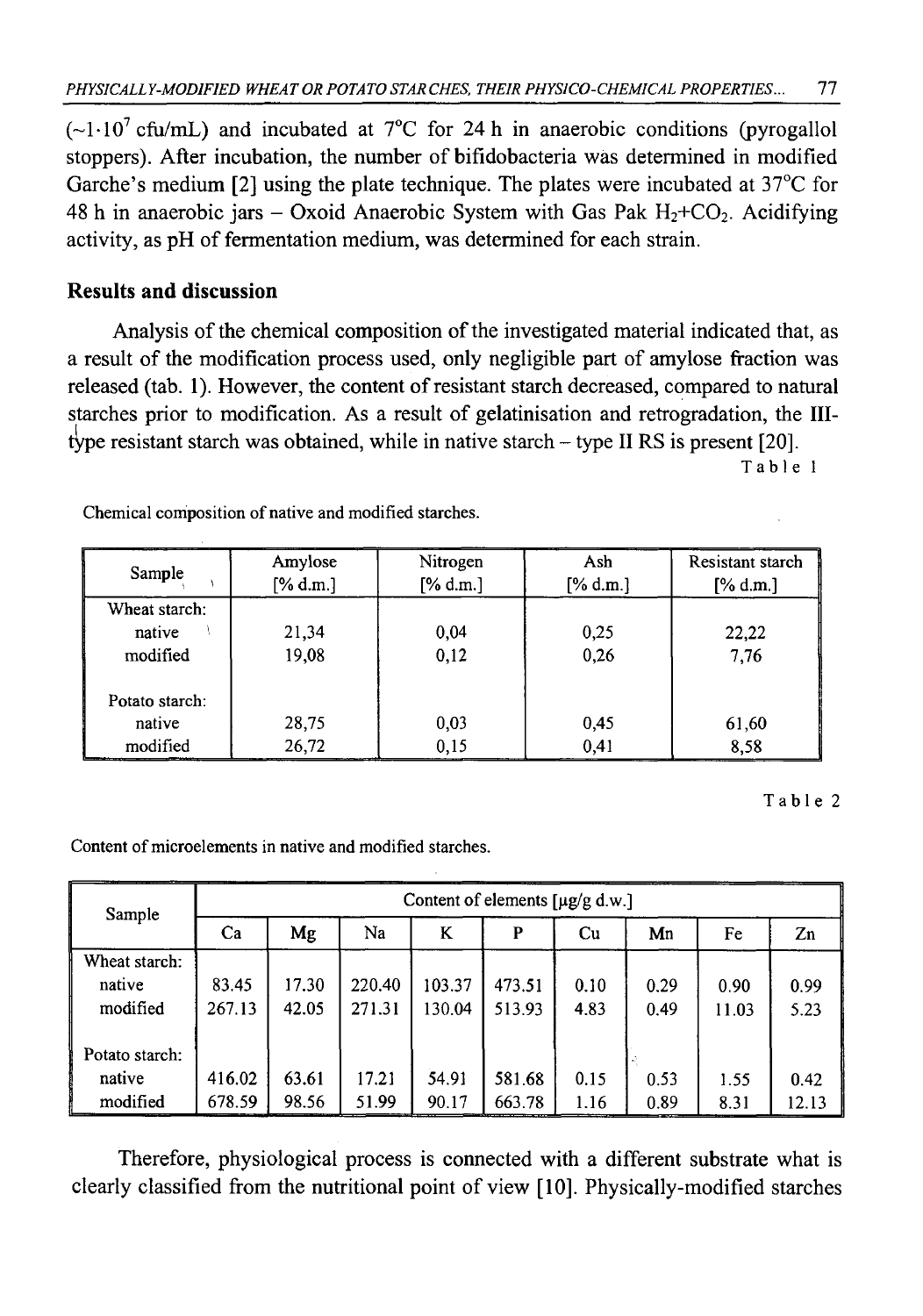were characterised by a higher content of macroelements: Ca, Mg, and Na, compared to native starches (tab. 2). The content of other elements also increased in starches subjected to modification, what was connected with changes in the granular structure of starch as well as with production of heterogeneous mixture of amylose and amylopectin as a consequence of the technological processes applied.

Modification of the investigated starches caused a change in their character, compared to native starches which gained hydrophilic character (fig. 1). On the basis of Brabender viscosity curves (fig. 2, 3), it was stated that the course for native starches was typical of that kind of starches. In the case of modified wheat and potato starches the curves were typical for pregelatinised starches. As a result of the physically process used, low viscosity obtained for dispersion of modified starches indicated the significant changes of that properties of investigated starches.



Fig. 1. Functional properties of native and modified starches: W - native wheat starch, WM - modified wheat starch, P - native potato starch, PM - modified potato starch.

Strains of *Bifidobacterium* were tested *in vitro* for the metabolism of native and modified starches to the growth of population (tab. 3). In the control medium containing glucose as a good source of carbon and energy for bifidobacteria, the growth of the tested strains was differentiated. After 24 h of incubation the number of *B. breve*  $1.8\cdot10^{9}$  cfu/ml was the highest and accompanied by the highest reduction of pH to the level of 4.6. The population numbers of the other strains - *B. animalis* and *B. pseudolongum –* were lower,  $3.8 \cdot 10^8$  and  $1.7 \cdot 10^8$ cfu/ml, respectively, and the pH values of these cultures were reduced only to the level of 5.3 and 5.0, respectively.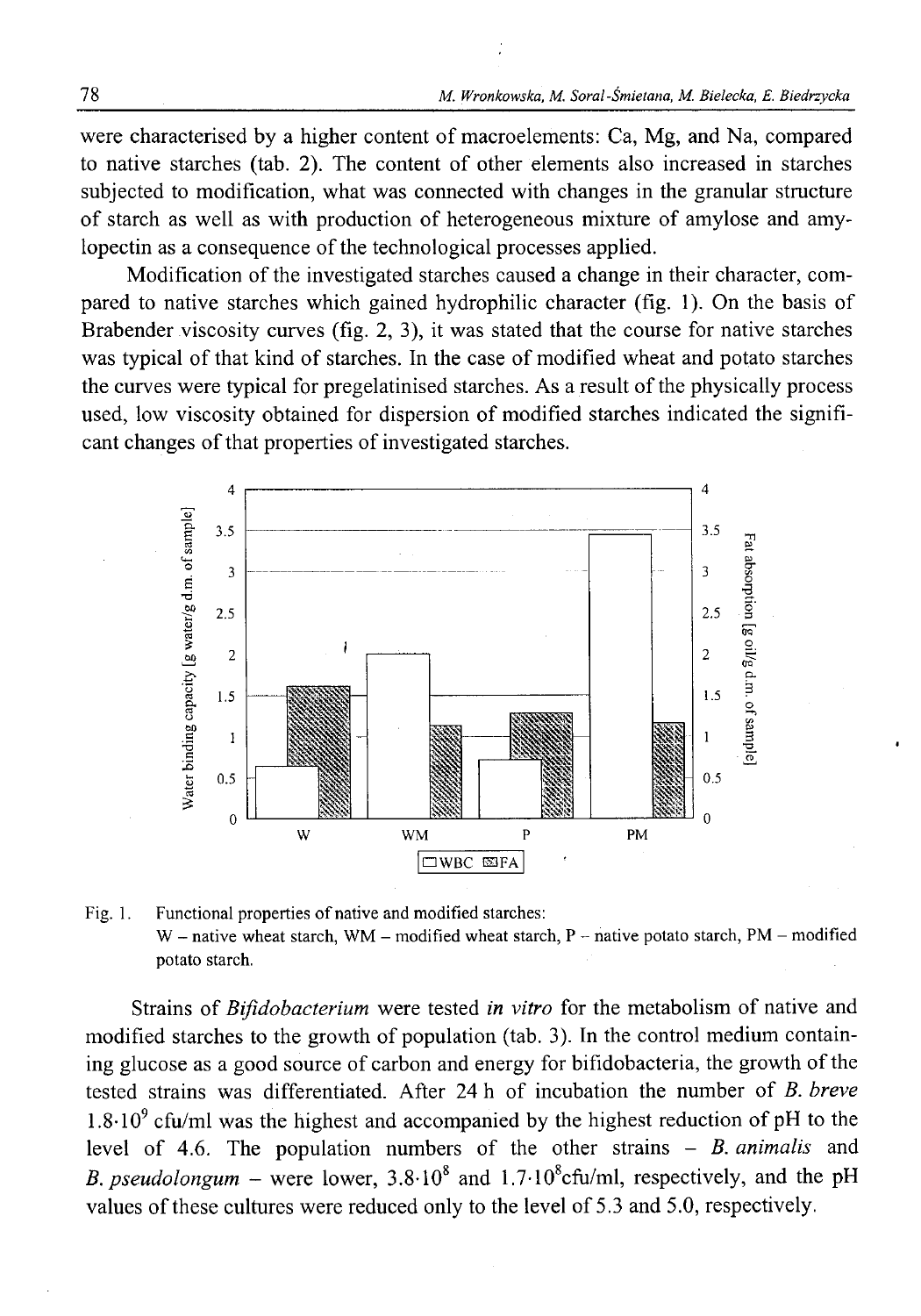

Fig. 2. Brabender viscosity curves of native (W) and modified (WM) wheat starches.



Fig. 3. Brabender viscosity curves of native (P) and modified (PM) potato starches.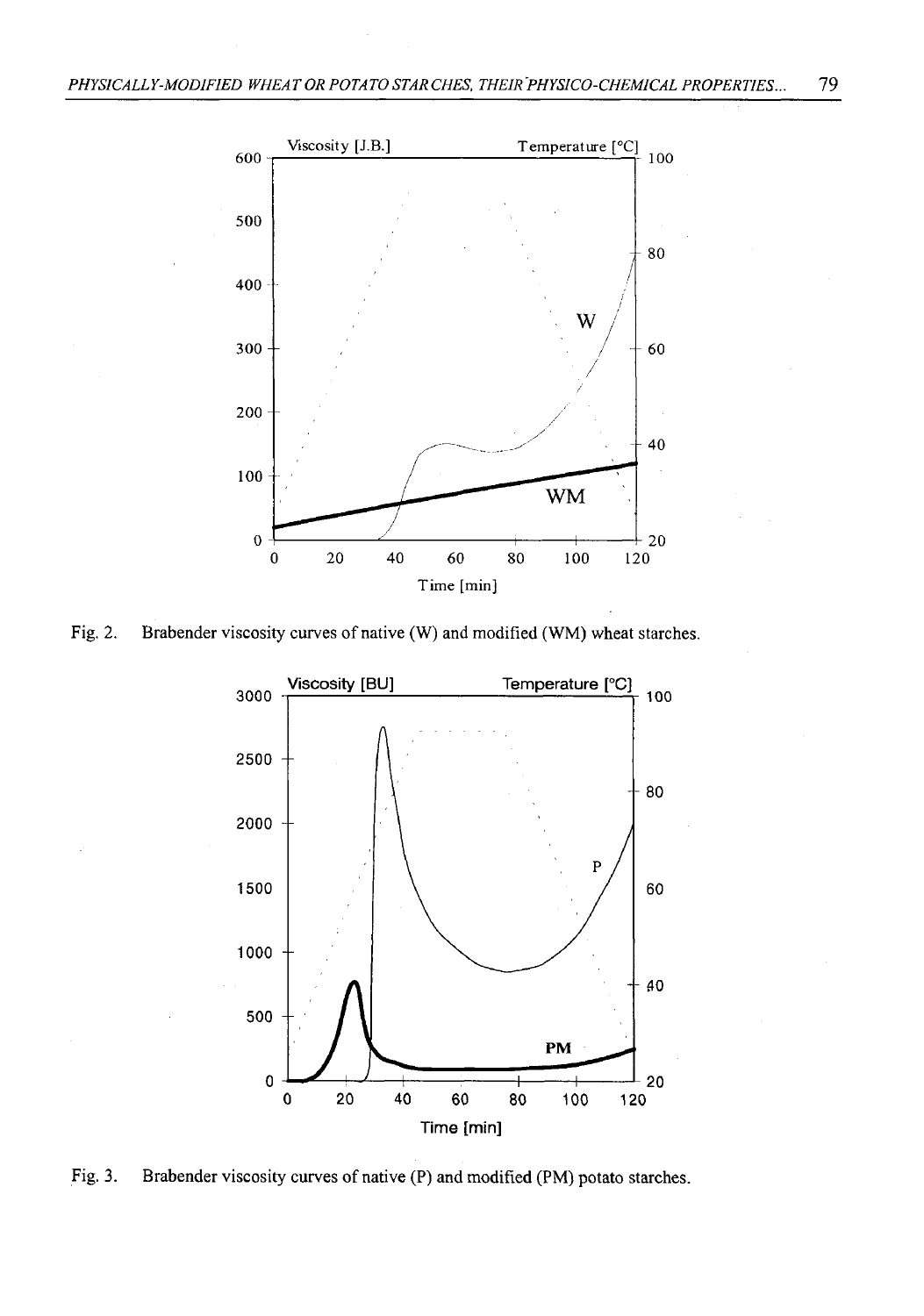Table 3

|                | B. breve ATCC 15700 |     | B. pseudolongum KSI9 |     | B. animalis KS29a3 |     |
|----------------|---------------------|-----|----------------------|-----|--------------------|-----|
| Substrate      | Number<br>[cfu/ml]  | pH  | Number<br>[cfu/ml]   | pH  | Number<br>[cfu/ml] | pH  |
| Glucose        | $1.8x10^{9}$        | 4.6 | $1.7x10^{8}$         | 5.0 | $3.8x10^{8}$       | 5.3 |
| Wheat starch:  |                     |     |                      |     |                    |     |
| native         | $7.5x10^7$          | 6.0 | $2.0x10^{8}$         | 5.0 | $4.6x10^{8}$       | 5.1 |
| modified       | $2.2 \times 10^7$   | 6.0 | $1.9x10^{8}$         | 4.9 | $4.0x10^{8}$       | 5.5 |
| Potato starch: |                     |     |                      |     |                    |     |
| native         | $5.5x10^{6}$        | 5.9 | $1.4x10^{8}$         | 5.0 | $3.2 \times 10^8$  | 5.5 |
| modified       | $2.1x10^{7}$        | 6.0 | $1.1 \times 10^8$    | 5,1 | $2.8x10^{8}$       | 5.6 |

Growth and acidifying activity of bifidobacteria.

Inoculum of bifidobacteria strains  $\sim 1 \times 10^7$  cfu/ml; after inoculation pH  $\sim 6.2$ ; 24-h anaerobic culture with 1% of examined starch substrates or glucose as control.

The results are means of 3 determinations.

In opposite to the control, in the cultures with the examined starches as a substrate instead of glucose, the number of *B. breve* population remained close to the inoculum level. The pH value slightly lowered to the level of  $\sim 6.0$ . The results indicated only negligible or lack of fermentation of the starches by *B. breve* strain isolated from human. The number of *B. pseudolongum* populations in the cultures with starch preparations ranged from  $1.1 \cdot 10^8$  to  $2.0 \cdot 10^8$  cfu/ml and the pH level was close to 5.0, which was comparable to the results in the control medium with glucose. In the cultures of *B. animalis* with starches as a substrate, the population numbers ranged from  $2.8 \cdot 10^8$  to  $4.6 \cdot 10^8$  cfu/ml. and were comparable to the control, whereas pH value, ranging from 5.1 to 5.6, was generally lower than in the control. The results indicate that the strains of *B. animalis* and *B. pseudolongum* isolated from animals utilised the examined starches as easily accessible substrates of fermentation.

The ability of starch utilisation seems not to be a common feature within genus *Bifidobacterium.* As a result of selection of 40 *Bifidobacterium* strains to complement resistant starch in a synbiotic yoghurt, Crittenden et al. [5] revealed that only 1 strain *B. lactis* Lafti™ B94 (closely related to *B. animalis*) could hydrolyse resistant starch. Our preliminary results indicated that the starches were metabolised only by several strains isolated from animals and, in lower extent, from infants [data not published]. They belonged entirely to the species *B. animalis*, *B. pseudolongum* and *B. breve.* While examining *in vitro* the utilisation of amylopectin and high-amylose maize starch granules by human colonic bacteria, Wang et al. [23] showed that only 6 out of 36 cultures tested utilised maize-starch amylopectin. The authors demonstrated that *Bifidobacterium* spp., *Bacteroides* spp., *Fusobacterium* spp., and strains of *Eubacterium,*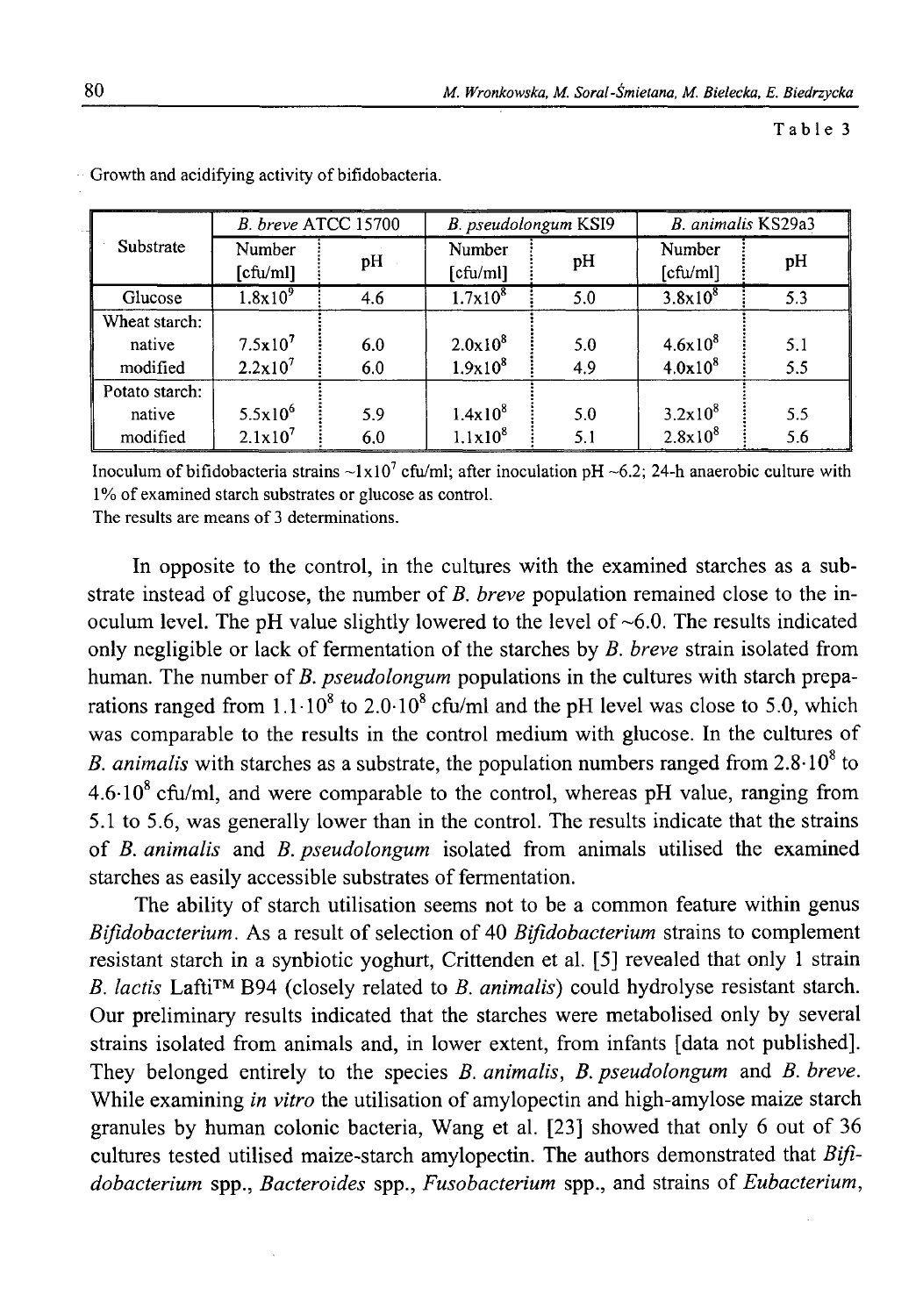*Clostridium, Streptococcus* and *Propionibacterium* could hydrolyse the gelatinised maize-starch amylopectin, while only *Bifidobacterium* spp. and *Clostridium butyricum* could efficiently utilise high-amylose maize starch granules.

The use of starch as substrate enhancing bacterial fermentation in the colon is promising but also very difficult area of studies, because the examined material is not uniform, since it contains digestible as well as non-digestible compounds in the upper gastrointestinal tract. Our previous studies *in vivo* on the effect of different nondigestible preparations on the gut microecosystem of rats showed that modified com starch significantly increased the bifidobacteria number by 1.2 log cfu/g of faeces [3]. Unfortunately, the preparation also increased the values for markers of unhealthy caecal changes (N-NH<sub>3</sub> content and  $\beta$ -glucuronidase activity). The development of starch preparations selectively stimulating the growth of bifidobacteria needs further research.

### **Conclusions**

As a result of physical modification, native wheat and potato starches lost their granular structure and both modified starches were different from the native ones in the affinity to water, viscosity and gelatinisation.

The strains of *B. animalis* and *B. pseudolongum* isolated from animals utilised starch as a fermentation substrate, whereas the strain *B. breve* of human origin fermented only negligibly or not at all the examined preparations of wheat and potato starches. The bifidobacteria population number as well as medium acidification were higher in the media containing wheat starch than the potato starch.

### **References**

- [1] AOAC, Oficial methods of analysis. 15th ed., Arlington, Virginia, USA, 1990.
- [2] Bielecka M., Biedrzycka E., Majkowska A.: Selection of probiotics and prebiotics for synbiotics and confirmation of their in vivo effectiveness. Food Res. Intern., 2002, 35/2-3, 125-131.
- [3] Bielecka M., Biedrzycka E., Majkowska A., Juśkiewicz J., Wróblewska M.: Effect of non-digestible oligosaccharides on the gut microecosystem in rats. Food Res. Intern. 2002, 35/2-3, 139-144.
- [4] Champ M., Martin L., Noah L., Gratas M.: Analytical methods for resistant starch, in: "Complex Carbohydrates in Foods", ed. S. Sungsoo Cho, L. Prosky, M. Dreher (Marcel Dekker Inc.), New York, 1999,
- [5] Crittenden R.G., Morris L.F., Harvey M.L., Tran L.T., Mitchell H.L., Playne M.J.: Selection of *Bifidobacterium* strain to complement resistant starch in a synbiotic yoghurt. J. Appl. Microbiol., 2001,90,2,268-278.
- [6] Cummings J.H., Englyst H.N.: Measurement of starch fermentation in the human large intestine. Am. J. Clin. Nutr., 1987, 45, 1243-1255.
- [7] Cummings J.H., Macfarlane G.T.: The control and consequences of bacterial fermentation in the human colon. J. Appl. Bacteriol., 70,1991,443-459.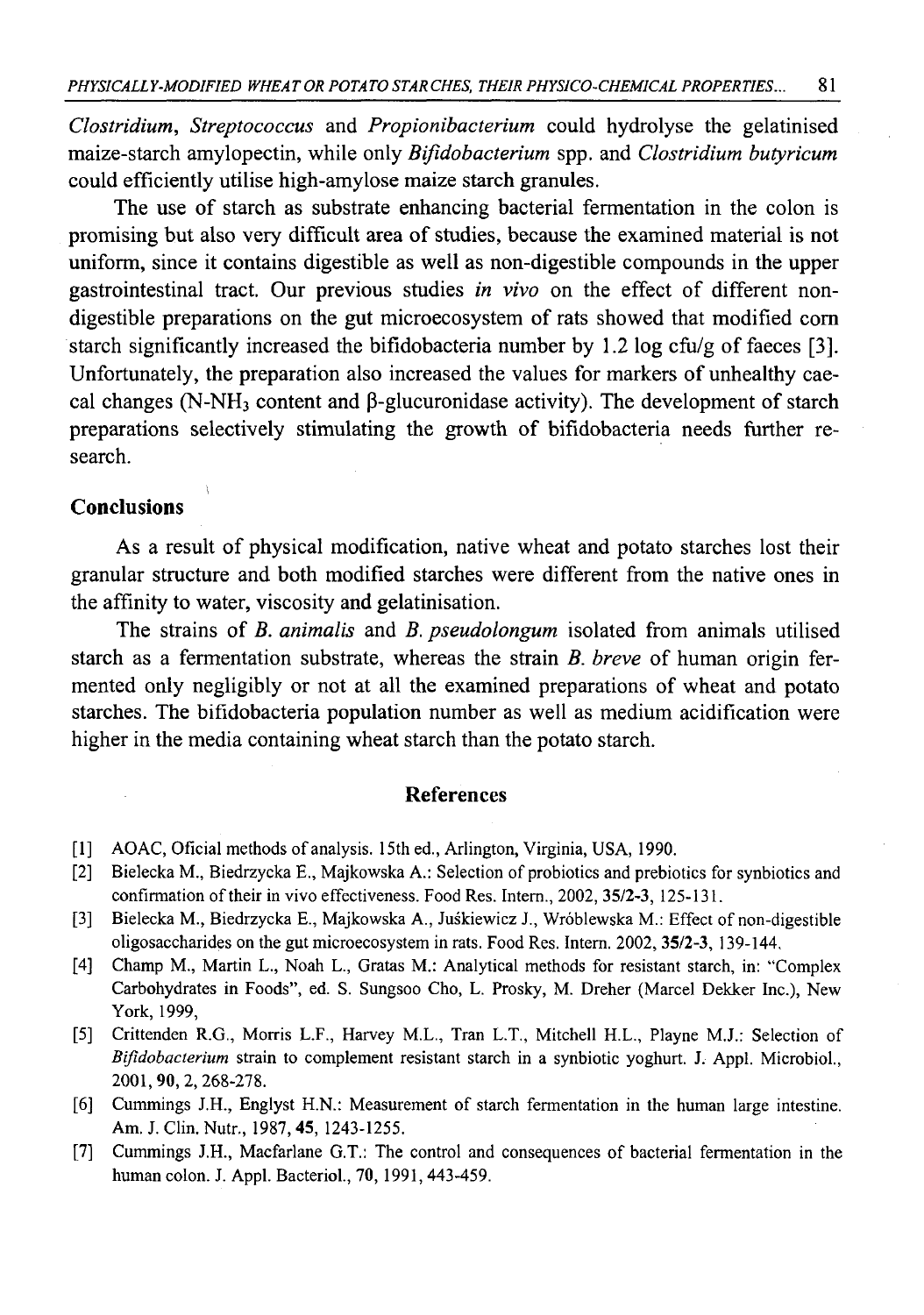- [8] Cummings J.H., Beatty E.R., Kingman S.M., Bingham S.A., Englyst H.N.: Digestion and physiological properties of resistant starch in the human large bowel. Brit. J. Nutr., 75, 1996, 733-747.
- [9] Englyst H.N., Macfarlane G.T.: Breakdown of resistant and readily digestible starch by human gut bacteria. J. Sci. Food Agric., **37,** 1986, 699-703.
- [10] Englyst H.N., Hudson G.J.: Starch and Health, in: "Starch: Structure and Functionality", ed. by Frazier P. J., Richmond P., Donald A. M,, The Royal Society of Chemistry, Cambridge, 1997, 9-21.
- [11] Gidley M.J.: Factors affecting the crystalline type (A-C) of native starches and model compounds: a rationalization of observed effects in terms of polymorphic structures. Carbohydr. Res., 161, 1987, 301-304.
- [12] Gidley M.J., Bulpin P.V.: Crystallization of maltooligosaccharides as models of the crystalline forms of starch: minimum chain-length requirement for the formation of double helices. Carbohydr. Res., 161,1987,291-300.
- [13] Gidley M.J.: Starch structure/function relationships: achievements and challenges, in: "Starch: Advances in Structure and Function", eds. T.L. Barsby, A.M. Donald, P.J. Frazier, The Royal Society of Chemistry, Cambridge, 2001, 116-128.
- [14] Gomes A., Malcata F.: *Bifidobacterium* spp. and *Lactobacillus acidophilus*: Biological, biochemical, technology and therapeutic properties relevant for use as probiotic. Trends in Food Sci. Technol., 10, 1999, 139-157.
- [15] Hizukuri S.: Relationship between the distribution of the chain length of amylopectin and the crystalline structure of starch granules. Carbohydr. Res., 1985,**141,** 295.
- [16] Mitsuoka T.: Recent trends in research on intestinal flora. Bifidobacteria Microflora, 1982,1, 3-24.
- [17] Morrison W.R., Laignelet B.: An improved colorimetric procedure for determining apparent and total amylose in cereal and other starches. J. Cereal Sci., 1983,1, 9-20.
- [18] Salminen S., Ouwehand A.C., Isolauri E.: Clinical application of probiotic bacteria. Int. Dairy J., 1998, 8, 563-572.
- [19] Soral-Śmietana M., Świgoń A., Amarowicz R., Sijtsma L.: Chemical composition, microstructure and physico-chemical characteristics of two commercial pea protein isolates. Pol. J. Food Nutr. Sci., 1998, **7/48, suppl. 2,** 193-200.
- [20] Soral-Śmietana M.: Resistant starch nutritional or non-nutritional component of food. Pol. J. Food Sci., 2000, 9/50 (3S), 15-21.
- [21] Soral-Śmietana M., Wronkowska M., Amarowicz R.: Health-promoting function of wheat or potato resistant starch preparations obtained by physico-chemical process. In: "Starch: Advances in Structure and Function", ed. T.L. Barsby, A.M. Donald, P.J. Frazier, The Royal Society of Chemistry, Cambridge, 2001, 116-128.
- [22] Stephen A.M.: Increasing complex carbohydrate in the diet: are the benefits due to starch fibre or decreased fat intake? Food Res. Int., 27, 1994, 69-75.
- [23] Wang X., Conway P.L., Brown I.L., Evans A.J.: In vitro utilization of amylopectin and high-amylose maize (amylomaize) starch granules by human colonic bacteria. Appl. Environ. Microbiol., 65, 11, 1999,4848-4854.
- [24] Wronkowska M., Soral-Śmietana M.: Pea starch as a source of physically modified preparation with potential health-promoting activity. Żywność, 2000, **7, 2/23 suppl.,** 226-235.